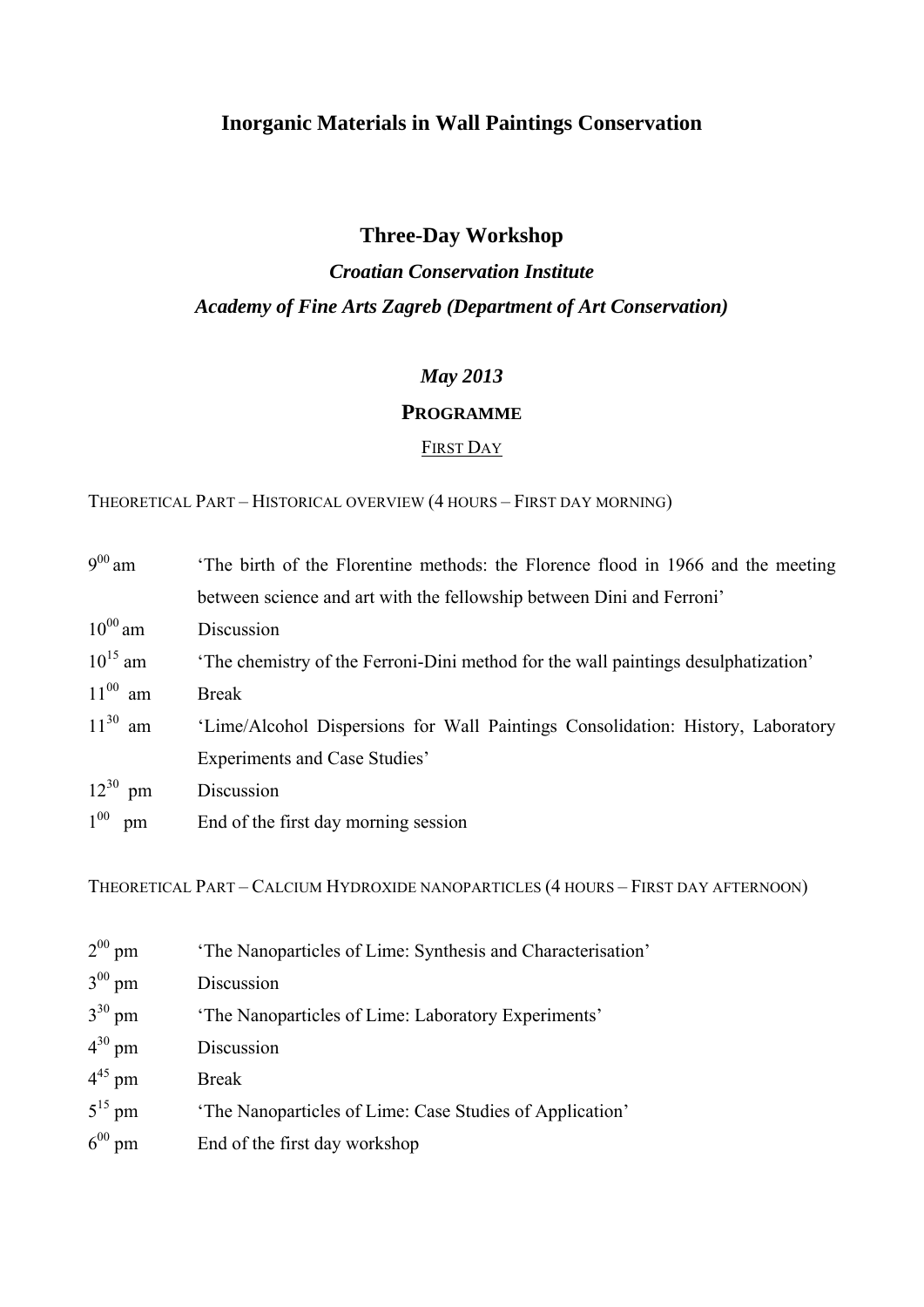### **SECOND DAY**

PRACTICAL PART – HISTORICAL OVERVIEW (4 HOURS – SECOND DAY MORNING)

| $9^{00}$ am  | 'The Ferroni-Dini Method: Practical Procedure and Critical Aspects' |
|--------------|---------------------------------------------------------------------|
| $10^{30}$ am | Discussion                                                          |
| $11^{00}$ am | <b>Break</b>                                                        |
| $11^{30}$ am | 'The Ferroni-Dini Method: Review of Important Case Studies'         |
| $12^{30}$ am | Discussion                                                          |
| $1^{00}$ pm  | End of the second day morning session                               |

PRACTICAL PART – CALCIUM HYDROXIDE NANOPARTICLES (4 HOURS – SECOND DAY AFTERNOON)

| $2^{00}$ pm | "Tests to evaluate surface properties of decayed and consolidated wall paintings"  |
|-------------|------------------------------------------------------------------------------------|
| $3^{00}$ pm | Discussion                                                                         |
| $3^{30}$ pm | 'Application of the Lime/Alcohol Dispersions on Specimens or Other'                |
| $4^{30}$ pm | Discussion and Break                                                               |
| $5^{00}$ pm | 'An Interesting Case Study for the Application of Calcium Hydroxide nanoparticles: |
|             | the Wall Paintings by Agnolo Gaddi in the Major Chapel of the Santa Croce Basilica |
|             | in Florence'                                                                       |
| $5^{45}$ pm | Final remarks                                                                      |
| $6^{00}$ pm | End of the Workshop                                                                |

## THIRD DAY

THEORETICAL PART–CONSOLIDATION OF WALL PAINTINGS: CASE STUDIES FROM SLOVENIA (4 HOURS – FIRST DAY MORNING).

|             | Good and bad practice of using Calcium Hydroxide Nanoparticles in the past            |
|-------------|---------------------------------------------------------------------------------------|
|             | six years on different cases in Slovenia:                                             |
| $9^{00}$ am | The Wall Paintings by Matevž Langus and Janez Wolf in the different                   |
|             | chapels of the baroque Church of the Assumption of our Lady in Ljubljana              |
|             | (Franciscan church); mag. Martina Lesar Kikelj                                        |
| $9^{30}$ am | The Wal Paintings from the End of 16 <sup>th</sup> Century; Sevnica, Lutheran Cellar, |
|             | akad.rest., u.d. um. zgod. Ajda Mladenovič,.                                          |